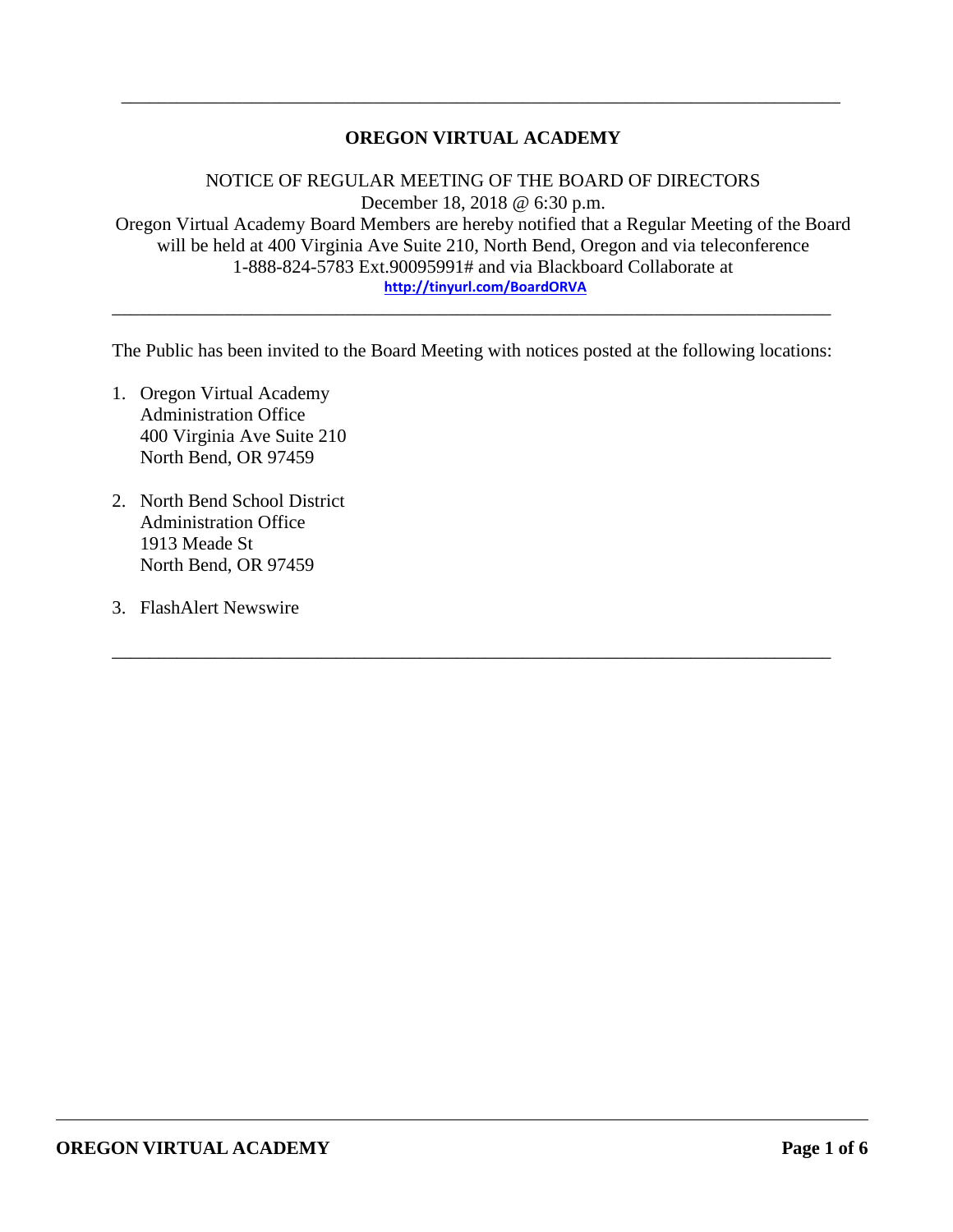#### **AGENDA REGULAR MEETING AGENDA**

#### **BOARD OF DIRECTORS OREGON VIRTUAL ACADEMY**

**Tuesday, December 18 th , 2018 6:30 p.m.** ORVA Office 400 Virginia Ave Suite 210 North Bend, OR 97459

## **INSTRUCTIONS FOR PRESENTATIONS TO THE BOARD BY PARENTS AND CITIZENS**

The Oregon Virtual Academy welcomes your participation at the School's Board meetings. The purpose of a public meeting of the Board of Directors is to conduct the affairs of the School in public. We are pleased that you are in attendance and hope that you will visit these meetings often. Your participation assures us of continuing community interest in our School. To assist you in the ease of speaking/participating in our meetings, the following guidelines are provided.

- 1. Agendas are available to all audience members at the door to the meeting or by requesting the agenda from School Officials (541-751-8060).
- 2. The "Public Comment" portion is set aside for members of the audience to raise issues that are not specifically on the agenda. These presentations are limited to three (3) minutes and total time allotted to non-agenda items will not exceed fifteen (15) minutes. The Board may give direction to staff to respond to your concern or you may be offered the option of returning with a citizen-requested item.
- 3. When addressing the Board, speakers are requested to stand, to state their name and address, and to adhere to the time limits set forth.
- 4. Citizens may request that a topic related to school business be placed on a future agenda by submitting a written request at least seventy-two (72) hours in advance of any regular meeting. Once such an item is properly placed on the agenda, the Board can respond, interact, and act upon the item.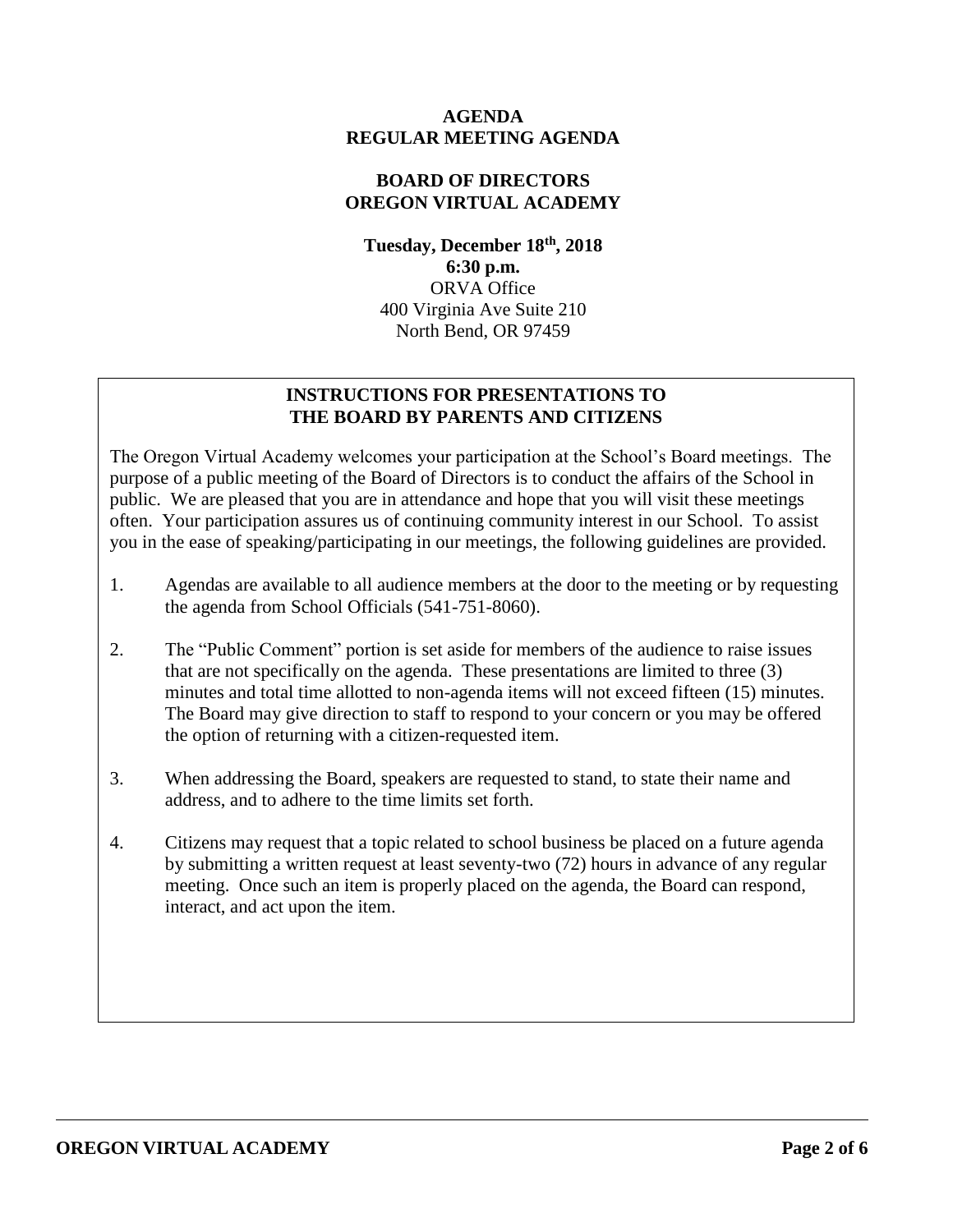#### **I. PRELIMINARY**

**A.** CALL TO ORDER

Meeting was called to order by the Board Chair at 6:32 P.M.

**B.** Roll Call

| <b>Member</b>       | Title         | Term      | <b>Present</b> | <b>Absent</b> | <b>In</b> | Out |
|---------------------|---------------|-----------|----------------|---------------|-----------|-----|
| Mr. Paul Tannahill  | Member        | 2015-2018 | Х              |               |           |     |
| Mr. Michael Herndon | Member        | 2015-2018 | х              |               |           |     |
| Ms. Terri Bennink   | Secretary     | 2016-2019 |                | х             |           |     |
| Mr. Steven Isaacs   | Member        | 2016-2019 |                |               |           |     |
| Mr. Brian Bray      | Chairman      | 2016-2019 | X              |               |           |     |
| Mr. Barry Jahn      | Vice Chairman | 2017-2020 | X              |               |           |     |
| Vacant              | Member        | 2017-2020 |                |               |           |     |

#### **II. COMMUNICATIONS**

**A.** PUBLIC COMMENTS:

No individual comment shall be for more than three (3) minutes and the total time for this purpose shall not exceed fifteen (15) minutes. Board members may respond to comments however no action can be taken. The Board may give direction to staff following comment.

- **B.** BOARD/STAFF DISCUSSION
	- 1. School Informational Reports
		- a. School Leadership Report ORVA Administration
			- Operational Metrics (to follow)
			- Facility Status Update
			- Director of Special Programs Search Update
			- Summary of Procedures related to Dismissal of Staff, per Educational Product and Services Agreement and Discussion with Board Vice Chair. (to follow)
			- Program Highlights: Elementary, Secondary, and FAST

*Mr. Werlein and the school leadership team gave an overview of school updates. See full presentation [here.](https://k12inc-my.sharepoint.com/:b:/g/personal/mecaldwell_oregonva_org/EY7QZY47CrlAt6UvFytJ9McBS-siuUBcYOvPHYK-xmeQRQ?e=T9aF7F)* 

> b.Review of Financial Packet (through December 2018) - M. Herndon, Board Treasurer and C. Chun-Hoon, Finance Director (to follow)

*Mr. Chun-Hoon and Mr. Herndon gave an overview of the finances through December. See full report [here.](https://k12inc-my.sharepoint.com/:p:/g/personal/mecaldwell_oregonva_org/ET08fjobF6BJiKB_9oJJ_38B29xNIEx6q0K1pXlJSCHG_Q?e=aywRAx)*

*Mr. Herndon points out that invoices being paid are behind. Need to figure out a way to pay bills on time.*

*Mr. Herndon requests a meeting in January with the individuals involved with negotiating the EPSA to have some things verified. Specifically, regarding the application of minimums. Mr. Herndon was under the impression that they would not be applied but are now being applied.*

*Mr. Herndon shares that the budget will be adjusted for the February meeting. The new accounting structure will take effect and the adjusted budget will reflect that.*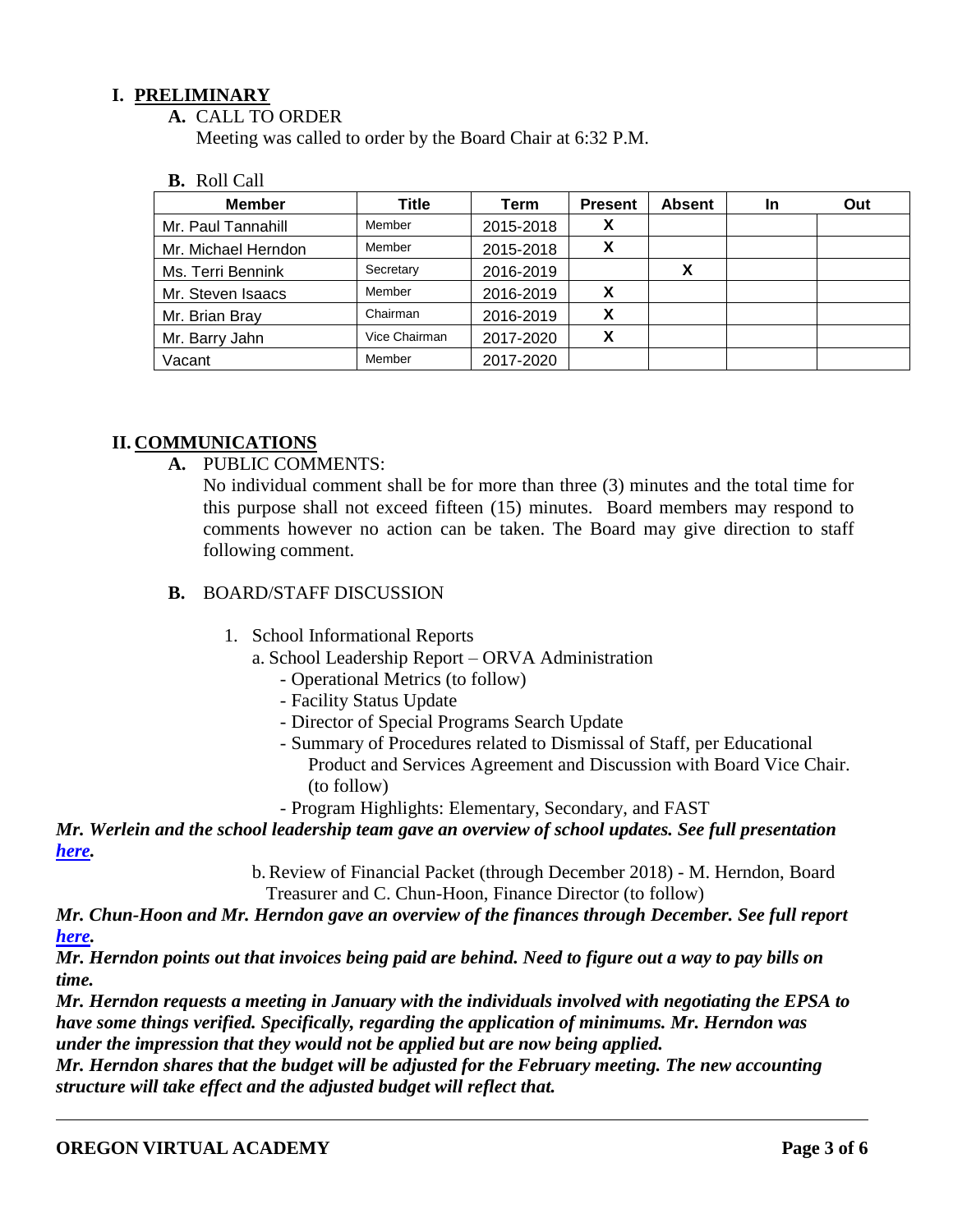c. Credit Card Charges (through December 2018) - M. Caldwell, Office Manager

## *Ms. Caldwell gave an overview of the credit card charges. See all charges [here](https://k12inc-my.sharepoint.com/:p:/g/personal/mecaldwell_oregonva_org/EYdyqk319-1KhL1eI5OSB2EBkEd7cmF24HyPwMjFiw8zsw?e=1dW6yy)*.

- 2. Board of Directors Discussion:
	- a. Committee Updates
		- i) Finance Committee M. Herndon, Board Treasurer

-Discussion/Possible Additional Action on Employee Health Insurance Renewal.

*Mr. Herndon proposes that the school pay the difference of \$25,000 in the health care cost. Mr. Werlein shares that the board would need to specify where the funds will come from.* 

ii) The ORVA Town Hall – B. Jahn, Board Vice-Chair/S. Werlein, HOS

*Mr. Jahn gave an overview of the Town Hall meeting and an update on the school mission statement.* iii) Professional Services Committee – B. Bray, Board Chair

*Mr. Bray provides an update on the new accounting structure progress. Would like to provide the financial items that are provided to the board to Will Lewis.* 

iv) Policy Committee – M. Herndon, Board Treasurer

-Discussion/Possible Action on Board Policy Adoption. **(Action Item IV. A)**

*Postponed to next month's meeting.* 

-Presentation/Discussion/Possible Action on Fiscal Control Policy *Mr. Werlein shares that this was part of the audit reccomendations. Was hoping to have a draft ready for tonight, but it will have to wait for next month.* 

b. Other – B. Jahn, Board Vice-Chair

i) Report on North Bend Office Visit

*Mr. Jahn shares about his visit in to the North Bend offices.* 

ii) Update on Project Tracking Table: [Project Tracking](https://docs.google.com/document/d/1RTVhuEjAlhrFC0LuB-8wiTd-hAj64I6JH8Cj6G876Eg/edit)

## *Mr. Jahn gives an update on the project tracking sheet.*

iii) Further Discussion: ORVA Town Hall (as needed).

iii)Discussion of Potential Additional Board Member

*Mr. Jahn gives an introduction of potential new board member, Brian Hatzenbihler. Mr. Hatzenbihler introduces himself to the board.*

# **III. CONSENT AGENDA ITEMS**

All matters listed under the consent agenda are considered by the Board to be routine and will be approved/enacted by the Board in one motion in the form listed below. Unless specifically requested by a Board member for further discussion or removed from the agenda, there will be no discussion of these items prior to the Board votes on them. The Head of School recommends approval of all consent agenda items.

## **A.** ITEMS FOR APPROVAL

1. Previous Meeting Minutes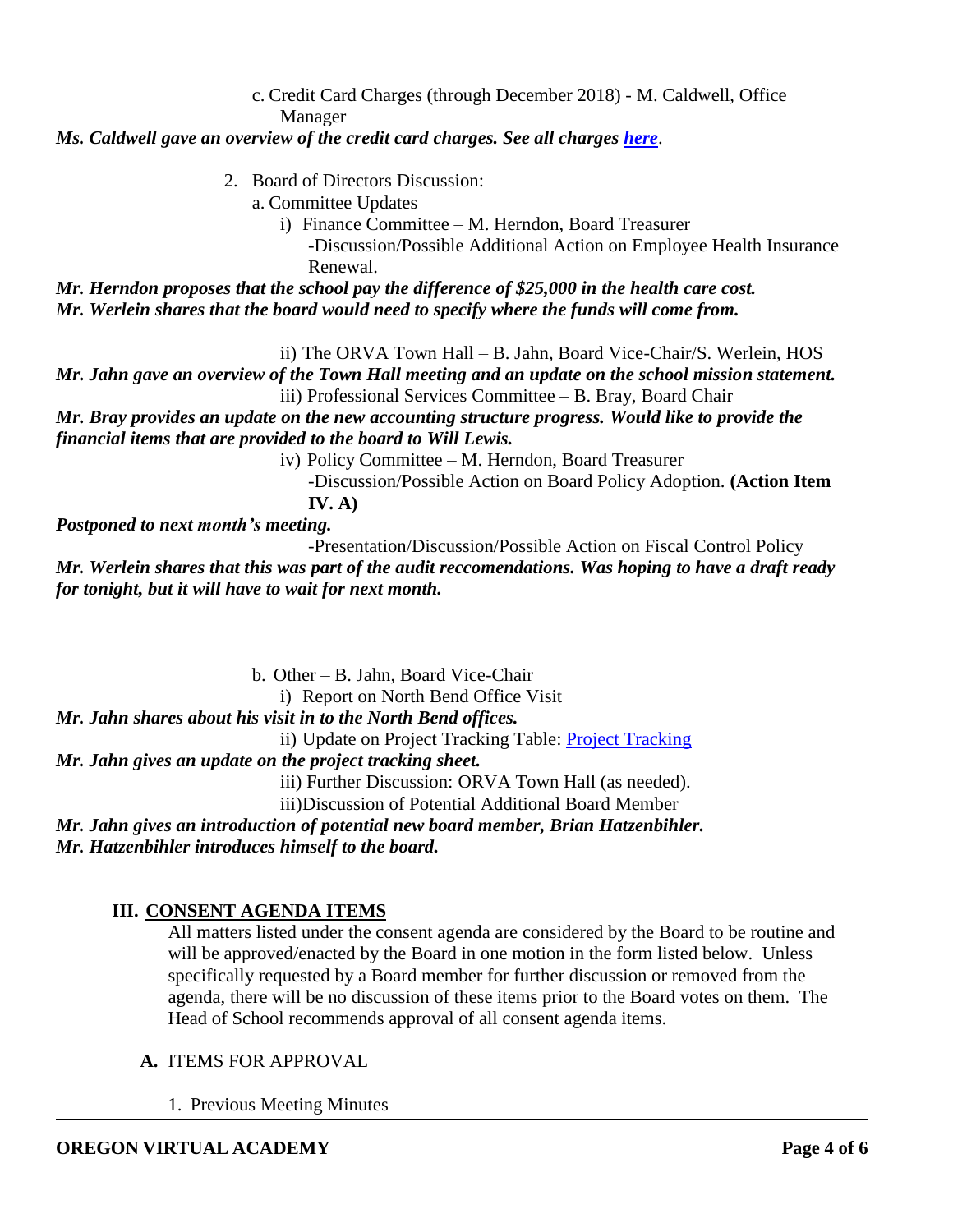- a. October  $16<sup>th</sup>$ , 2018
- b. November  $7<sup>th</sup>$ , 2018
- c. November  $20<sup>th</sup>$ ,  $2018$
- 2. K12 Invoice Payment
- 3. New Hires
	- a. Nicola Roensch, Special Education Teacher
	- b. Laura Wells, Secondary Math Teacher
	- c. Jamie Brady, PT CTE
- 4. Separations
	- a. Neria Sebastien, Special Education Teacher
	- b. Jill Adams, Special Education Teacher

# *Mr. Herndon moved to approve the consent agenda. Mr. Jahn seconded the motion. All were in favor with none opposed.*

## **IV. ACTION ITEMS**

**A.** IV-BDRPT-01\_12-18-18

Discussion and possible action on remaining Board Policy Updates

| <b>Member</b>       | <b>Motion</b> | Aye           | <b>No</b>             | <b>Abstain</b> | <b>Absent</b> |
|---------------------|---------------|---------------|-----------------------|----------------|---------------|
| Mr. Paul Tannahill  |               |               |                       |                |               |
| Mr. Michael Herndon |               |               |                       |                |               |
| Ms. Terri Bennink   |               |               |                       |                |               |
| Mr. Steven Isaacs   |               |               |                       |                |               |
| Mr. Brian Bray      |               |               |                       |                |               |
| Mr. Barry Jahn      |               |               |                       |                |               |
| Vacant              |               |               |                       |                |               |
| Motion              | Carried ()    | Not Carried ( | Vote, $(A)$ $(N)(Ab)$ | Tabled (       |               |

*Motion was tabled.* 

*Mr. Jahn shares that he reached out to Ms. Bennink requesting a resignation letter. Mr. Werlein gave an overview of the boards options regarding removing a member going forward.* 

*Mr. Herndon asks about board terms and what needs to happen to renew.* 

## **V. ADJOURNMENT**

The meeting was adjourned at 9:46 P.M.

This Notice has been issued at the direction of the Board Chair, calling a regular meeting of the Board of Directors.